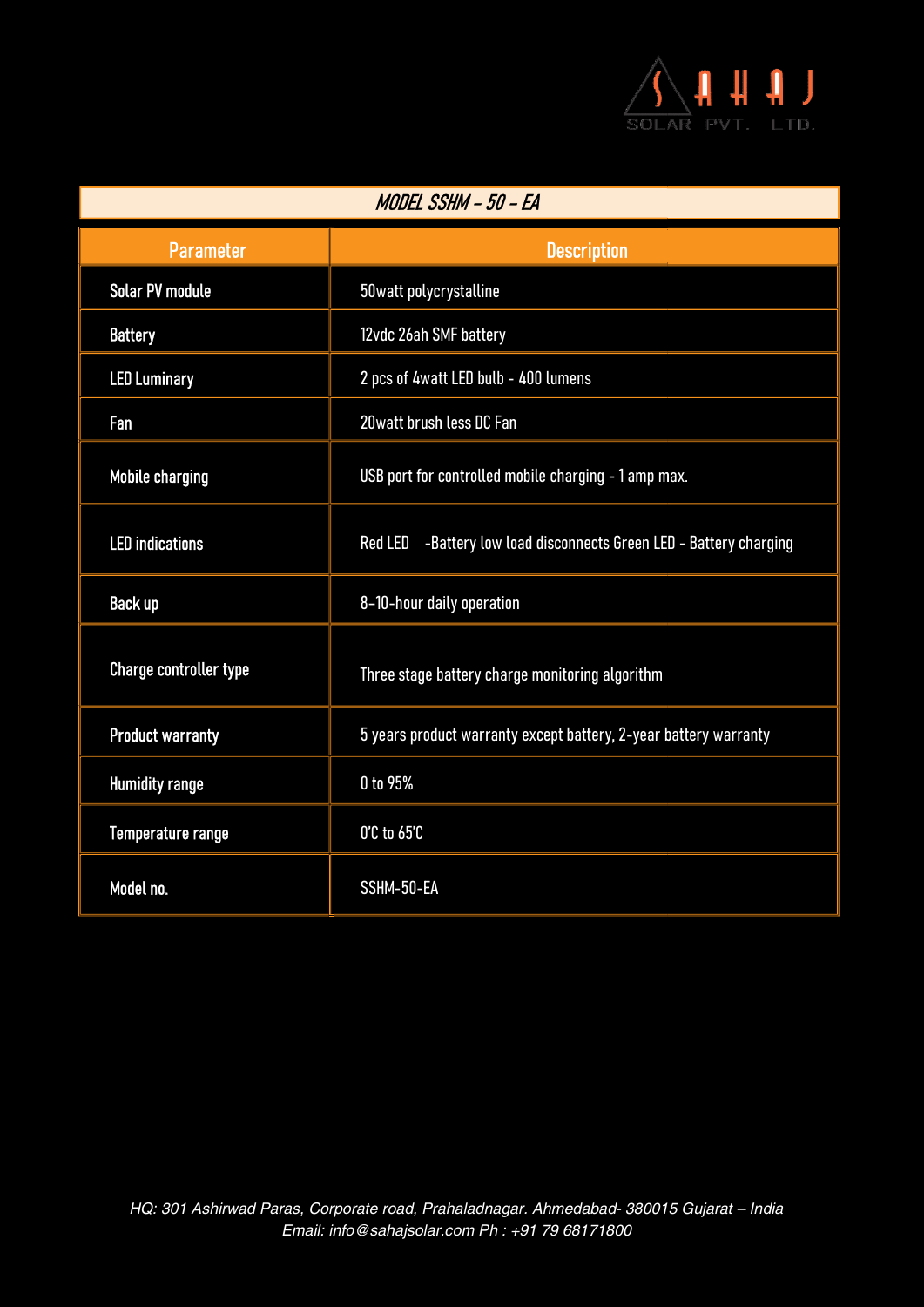

| MODEL SSHM - 50 - EB          |                                                                        |
|-------------------------------|------------------------------------------------------------------------|
| <b>Parameter</b>              | <b>Description</b>                                                     |
| <b>Solar PV module</b>        | 50watt polycrystalline                                                 |
| <b>Battery</b>                | 11.1V 15.6Ah lithium-ion battery pack                                  |
| <b>LED Luminary</b>           | 3 pcs of 4watt LED bulb - 500 lumens                                   |
| Fan                           | 20 watt brush less DC Fan                                              |
| <b>Mobile charging</b>        | USB port for controlled mobile charging - 1 amp max.                   |
| <b>LED</b> indications        | Red LED - Battery low load disconnects<br>Green LED - Battery charging |
| <b>Back up</b>                | 8-10-hour daily operation                                              |
| <b>Charge controller type</b> | Three stage battery charge monitoring algorithm                        |
| <b>Product warranty</b>       | 5 years product warranty except battery, 2-year battery warranty       |
| <b>Humidity range</b>         | 0 to 95%                                                               |
| Temperature range             | 0'C to 65'C                                                            |
| Model no.                     | SSHM-50-EB                                                             |